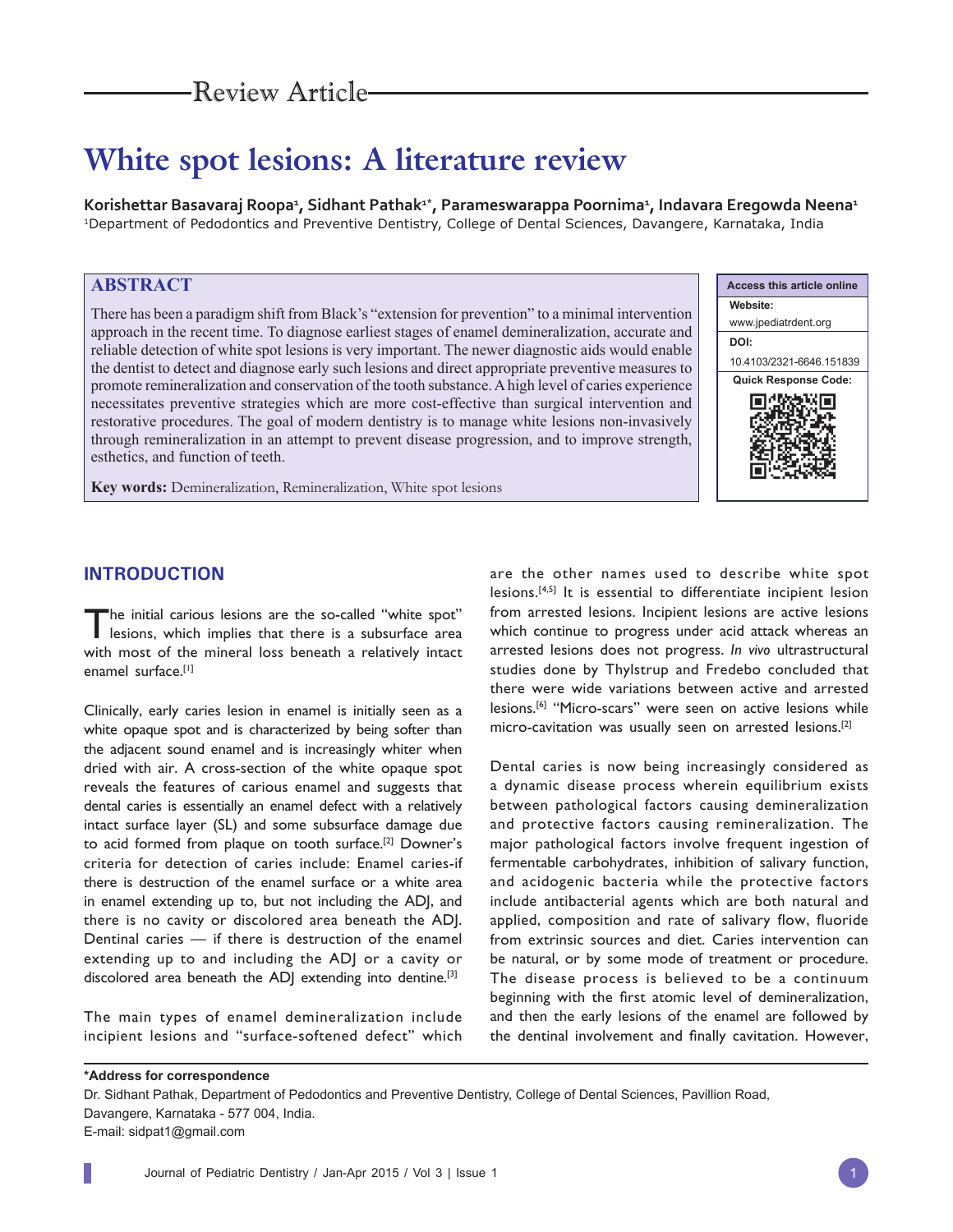the early lesion is known to remineralize and is, therefore, regarded as reversible.[7]

# **SUBSURFACE WHITE SPOT LESION FORMATION**

The caries process takes place slowly which requires repeated episodes of prolonged exposure to acidic conditions consistently below the critical pH for enamel dissolution (pH 5.5, demineralization) with intervening periods of return to the resting pH of plaque (pH 7.0, remineralization period).[8-11] In case of failure to remove plaque from retentive tooth areas, a diet rich in refined carbohydrates, and frequent carbohydrate ingestion, the dynamic equilibrium between demineralization and remineralization will be tipped toward demineralization with the development of clinically detectable white spot lesions. The early enamel lesion is characterized by four distinct histopathologic zones.[12,13] Two zones of demineralization are present:

- 1. The translucent zone (1% pore volume) along the advancing front of the lesion; and
- 2. The body of the lesion (>5-25% pore volume) representing the majority of the lesion and situated approximately 15-30 μm beneath the overlying intact enamel surface.

Two zones of remineralization are also present:

- 1. The dark zone (2-4% pore volume) situated near the advancing front just superficial to the translucent zone; and
- 2. The surface zone (1 to <5% pore volume) forming the intact surface overlying the lesion.

The initial formation of the lesion is due to the dissolution of hydroxyapatite (HAP) from the enamel prisms forming the enamel surface.[8,12,13]

The initial dissolution results in the loss of a small amount of mineral within the enamel and would have a similar appearance to the translucent zone (negative birefringence in quinoline). With continuing demineralization without the benefit of remineralization of this initial lesion, a surface zone that resembles the surrounding sound enamel, with respect to its negative birefringence (water imbibition) is formed. With ongoing removal of mineral from the underlying enamel, a positively birefringent body of the lesion (water imbibition) develops and separates the overlying surface zone from the translucent zone at the advancing front. If lesion development occurs over a relatively long period, a zone of remineralization (the dark zone, positive birefringence in quinoline) with reciprocation of mineral phases from the translucent zone will occur. If lesion formation is over a short period of time, the dark zone will not form and there will be rapid advancement

of the front with a large, heavily demineralized body of the lesion and a surface zone of minimum thickness. Once a certain degree of demineralization has occurred the lesion will take on a white spot appearance and become clinically detectable. The maintenance of an intact surface during caries formation is quite remarkable. At first, this was considered to be unique to surface enamel. Later, it was proven that an intact surface can be reproduced even when the surface enamel is ground away, and artificial caries is created in the remaining abraded enamel.

The subsurface white spot lesion with an intact surface occurs due to the physicochemical parameters of demineralization of HAP. The mechanistic approach to demineralization of enamel is based upon the primary driving force being hydrogen ion transport from the dental plaque at a pH of 5.0 into the underlying enamel at a pH of 7.0. The concentration gradient for hydrogen is much less in enamel than that in dental plaque, during episodes of acidogenesis by mutans streptococci and lactobacilli. Hydrogen ions are transported to the advancing front of the lesion. Once the hydrogen ions encounter susceptible tooth mineral, dental HAP undergoes dissolution with the resultant dissolved mineral transported from the advancing front to the dental plaque. Of interest is the fact that the fluid phase at the advancing front has a much lower calcium and phosphate concentration (0.1 mmol/L) than that at the enamel surface (5-8 mmol/L). This implies that calcium and phosphate are being transported against their concentration gradient, and this requires energy input to accomplish this. The energy for this active transport of solubilized mineral phase from the advancing caries front is supplied by the influx of the hydrogen ions driven by a 100 fold concentration gradient. In the plaque compared with enamel along the advancing front. Mineral phases may become entrapped in the zones of remineralization if the caries process is a slow process. During the intervening periods of remineralization and return to a resting neutral plaque pH, partially demineralized crystals may be repaired, or new crystals formed from the available dissolved mineral phases within the lesion and dental plaque. Demineralization may be markedly decreased in individuals with high plaque levels of calcium, phosphate, and fluoride. The increased calcium and phosphate in plaque would require a lower pH between plaque and the advancing front to allow for active transport of calcium and phosphate from the advancing caries front into the plaque. This effectively would result in a lower critical pH in order to induce demineralization. The presence of increased levels of fluoride in plaque favors reprecipitation of dissolved mineral and also allows for the incorporation of fluoride into reconstituted HAP. Likewise, increased fluoride content of native enamel in the form of fluoro-hydroxyapatite would lessen the extent of demineralization and favor mineral reprecipitation.<sup>[14]</sup>

I.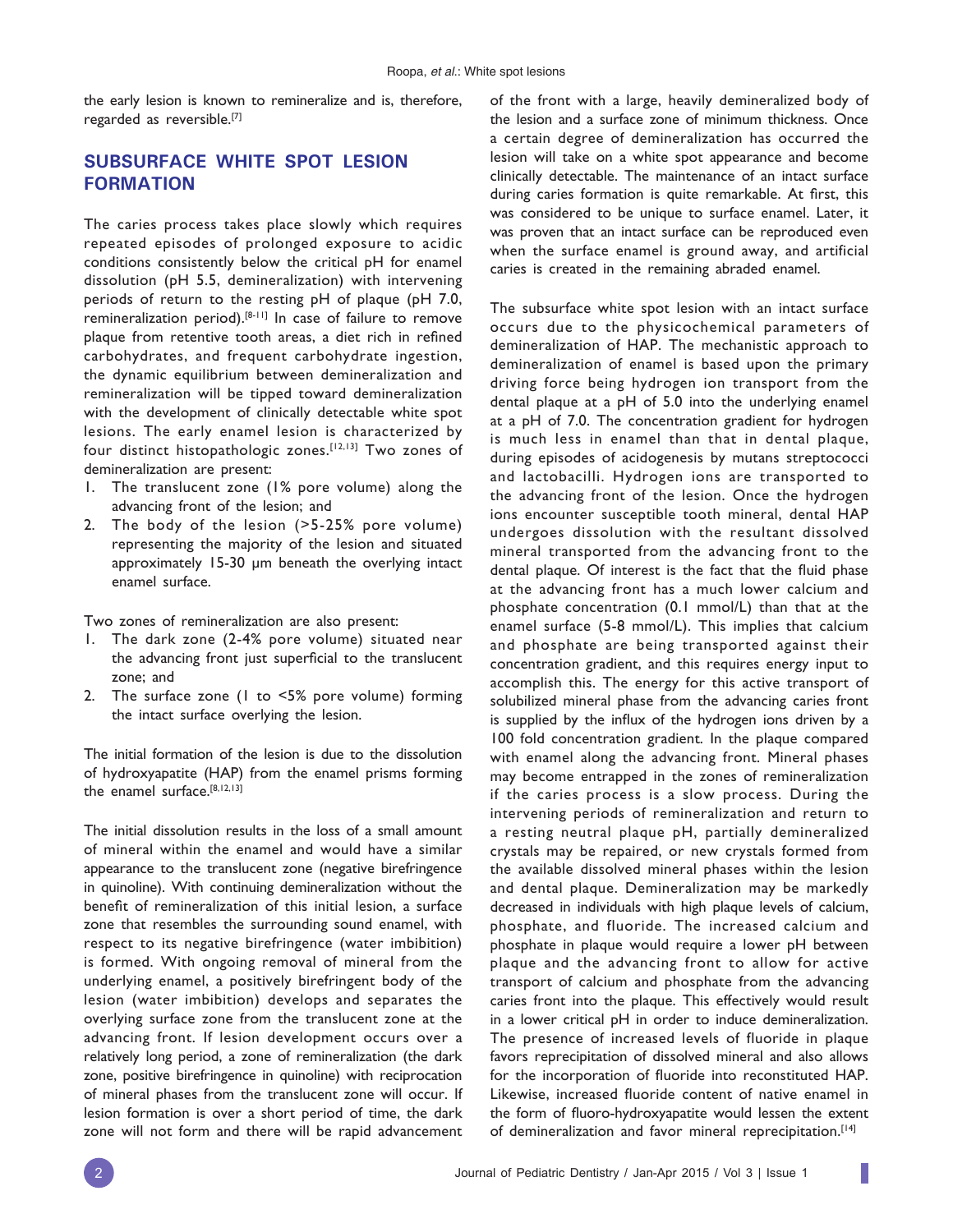## **DETECTION OF WHITE SPOT LESIONS**

Over the last two decades, there has been a drastic change in the prevalence and pattern of dental caries with a decrease in smooth surfaces caries and with more lesions being detected on the occlusal surfaces of the tooth. Thus, it is important to identify early and institute preventive measures for the control of dental caries. The traditional methods of detecting early lesions include visual inspection and radiography. In visual observation, reflected light is used to detect changes in color, texture, and translucency of the tooth substance. However, these traditional methods for early caries diagnosis have been found to be inaccurate and insensitive. Unfortunately, radiographs have the added risk of exposure of ionizing radiation to the patient.<sup>[3]</sup> As the present-day caries lesion progresses slowly, it is advisable to have a method which misses some of the shallow lesions, but yet has a high positive predictive value for deeper lesions.<sup>[2]</sup> It is hard to diagnose occlusal caries in teeth without a macroscopic breakdown of the outer enamel surface.<sup>[15]</sup> Enamel approximal caries lesions are poorly detected by radiography since demineralization in excess of 40% must occur for the radiographic detection to be possible although dentinal lesions in occlusal surfaces may be detected with some accuracy.<sup>[16,17]</sup> In a study by Yassin on *in vitro* mechanical damage of early carious lesion (enamel lesion) in artificial U-shaped grooves caused by a sharp dental explorer, it was seen that when a force of 500 g was used there was no damage to the sound enamel grooves. However, the probing by a sharp dental explorer in demineralized enamel grooves resulted in cavitation of white spot lesion with apparently a sound SL. The dentist should, therefore, be cautious while using a sharp dental explorer to examine early carious lesions in pits and fissures.<sup>[18]</sup> The newer available methods for caries detection include auto-fluorescence (such as quantitative light-induced fluorescence [QLF]) of teeth, electrical resistance (such as ECM), and imaging techniques like conventional and digital bitewing radiography.<sup>[19]</sup> Transillumination, DIAGNOdent, and DIFOTI devices comprise the other supplemental methods to aid in the diagnosis.<sup>[20]</sup> QLF which measures enamel autofluorescence can detect differences in remineralization of early enamel caries.[21] A new fiberoptic diagnostic tool enabling dentists to identify early caries lesions with greater sensitivity and specificity is the fibre-optics-based confocal imaging system which can record axial profiles through caries lesions using single-mode optical fibers.[22] A novel technology involving optical coherence tomography (OCT) imaging of tooth which shows greater light backscattering intensity at sites of carious lesions than the sound enamel could be used for screening carious sites and determining lesion depth, in combination

Journal of Pediatric Dentistry / Jan-Apr 2015 / Vol 3 | Issue 1 3

with Raman spectroscopy for biochemical confirmation of caries.[23] Polarization-sensitive optical coherence tomography (PSOCT) system has also been used to study the spatially resolved scattering and polarization phenomena of teeth which are known to have strong polarization effect. PSOCT is another tool that has been used for *in vitro* dental caries assessment of remineralized lesions.[24] Digital Imaging Fiber-Optic Transillumination (DIFOTI) uses images of teeth obtained with a digital CCD camera, which are sent to a computer for analysis with dedicated algorithms for location and diagnosis of carious lesions by the operator in real time, thereby providing a quantitative characterization for monitoring of approximal, occlusal, and smooth-surface caries.[25] Frequency-domain photothermal radiometry (FD-PTR or PTR) and modulated luminescence have also been used to detect early interproximal demineralized lesions. However, PTR provides more accurate diagnosis than the modulated luminescence.<sup>[26]</sup> Laser fluorescence device DIAGNOdent has been used to detect occlusal caries and has more sensitivity and specificity than radiographic examination.[27] In a study on Digital Imaging Fiber-Optic Trans-Illumination (DIFOTI), F-speed radiographic film, and depth of approximal lesions, it was observed that the histologic lesion depth determined by F-speed radiographic film was identical to that evaluated by polarized light microscopy while DIFOTI did not measure the depth. However, DIFOTI could detect surface changes associated with early demineralization as early as 2 weeks. The investigators of this study suggested that surgical or chemical treatment strategies should take into account cavitation rather than histologic lesion depth.[28] Data evaluating the accuracy of enamel demineralization detection using conventional, digital, and digitized radiographs, and evaluation of radiographs and logarithmically contrast-enhanced subtraction images show that Den-Optix® system represents the advances in the development of photostimulable phosphor plates and is a plausible alternative to conventional radiographs. It was observed that radiographs taken with  $\ln$ Sight<sup>®</sup> film were cheap and accurate and that digital subtraction enhanced approximal enamel caries lesion detection.<sup>[16]</sup> According to Gimenez et al. fluorescence-based methods had similar accuracy in detecting occlusal and approximal caries lesions, on both primary and permanent teeth, and they performed better in detecting more advanced caries lesions.[29] Gomez *et al*. concluded that electrical conductance (EC) and QLF seemed to be promising for the detection of early lesions. Visual methods remained the goal standard for clinical assessment in dental practice keeping in mind both cost and practicality considerations.[30] Twetman *et al*. reported in his study that electrical methods and laser fluorescence could be useful adjuncts to visual-tactile and radiographic examinations, especially on occlusal surfaces in permanent and primary molars.<sup>[31]</sup>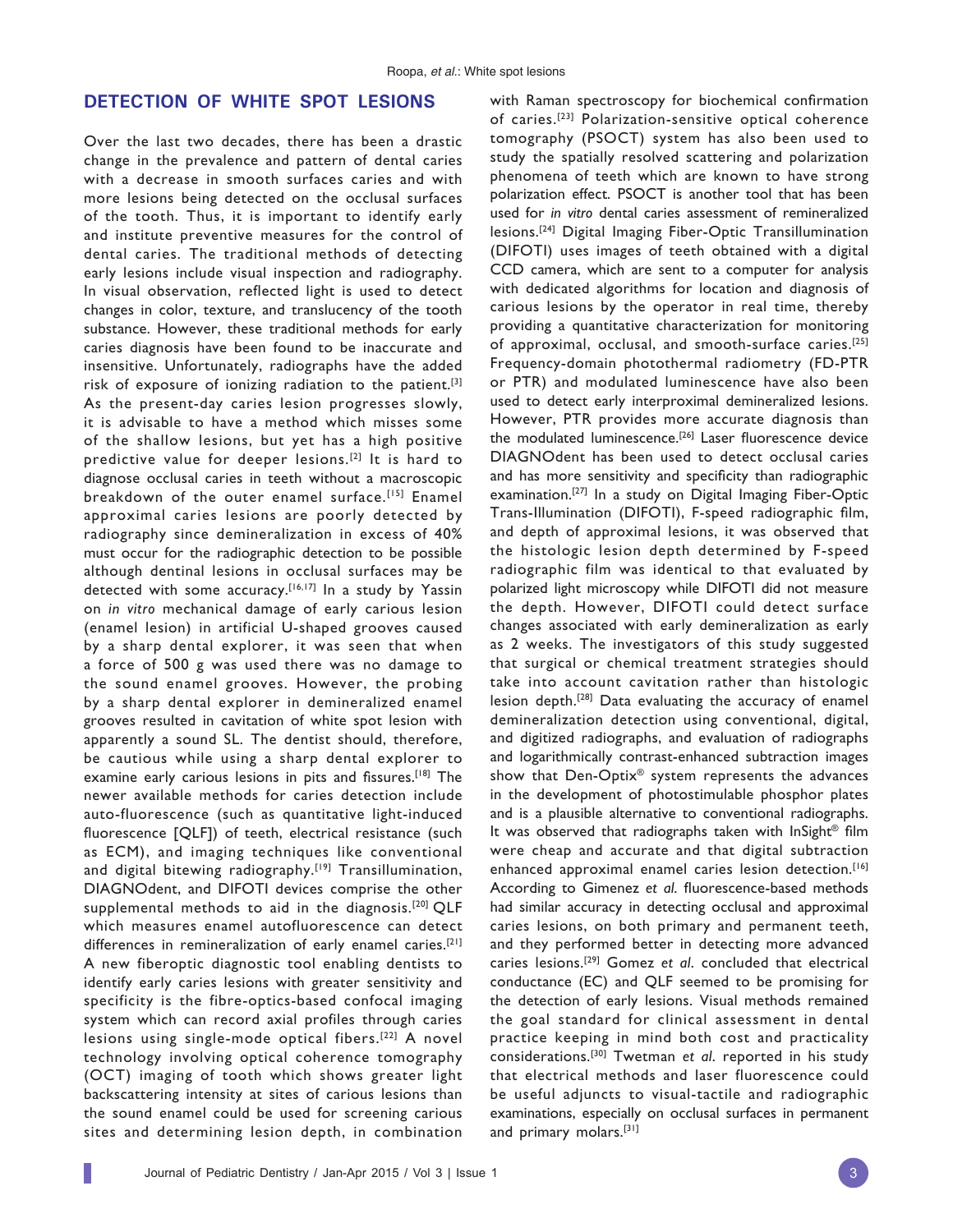# **CHARACTERISTICS OF WHITE SPOT LESIONS IN ENAMEL**

The enamel demineralization defect has a lower mineral distribution in the SL in comparison to the adjacent sound enamel and also a lower interprismatic mineral content. The first stage of enamel demineralization is characterized by removal of interprismatic mineral content and in the subsequent stages a well-defined SL formation occurs which constitutes early caries lesion.[2] These studies have demonstrated that a porous and mineralrich SL covers an enamel lesion and the morphology differs a little from that of sound enamel while body of the lesion which comprises the subsurface area has low mineral content (10-70 vol.%). The early caries lesion in enamel is characterized by a prominent perikymata pattern and focal holes.<sup>[32-34]</sup> The main drawback of the numerous experimental techniques is that they are static measurements of caries progression at a particular time period whereas the carious process is time-dependent and is in a constant state of dynamic equilibrium wherein a balance is struck between demineralization and remineralization.

# **SURFACE LAYER COVERING WHITE SPOT LESIONS**

The early investigators who observed the white opaque spots attributed the presence of these lesions to artifacts. They believed that the SL could be due to sound enamel which has a higher mineral content. These explanations were proved false by subsequent investigations by Langdon *et al*. [35] Their studies on pressed pellets of HAP demonstrated that subsurface lesion could occur in an acidic gel system with 2 ppm fluoride. They also concluded that organic matrix is not important for subsurface lesion formation, and that neither a preferred crystallite orientation in the enamel prisms nor an uneven ion/mineral distribution in enamel were essential for the formation of a subsurface lesion since these are absent in pressed apatites. This is in contrast to earlier reports by Brudevold *et al*. [36]

# **REMINERALIZING AGENTS FOR TREATMENT OF WHITE SPOT LESIONS**

## **Complex of casein phosphopeptides-amorphous calcium phosphate**

Complex of casein phosphopeptides-amorphous calcium phosphate (CPP-ACP) is an acronym for a CPPs and ACP. Caseins are a heterogeneous family of proteins predominated by alpha 1 and 2 and b-caseins. CPPs are phosphorylated casein-derived peptides produced by tryptic digestion of casein.

The CPP containing the amino acid cluster sequence - Ser (P)-Ser (P)-Ser (P)-Glu-Glu has the ability to bind and stabilize calcium and phosphate in solution, as well as to bind dental plaque and tooth enamel. Through their multiple phosphoryl residues, the CPPs bind to form clusters of ACP in metastable solution, preventing their growth to the critical size required for nucleation and precipitation. The proposed mechanism of anticariogenicity for the CPP-ACP is that it localizes ACP in dental plaque, which buffers the free calcium and phosphate ion activities, thereby helping to maintain a state of supersaturation with respect to tooth enamel depressing demineralization and enhancing remineralization. The CPPs have been shown to keep fluoride ions in solution, thereby enhancing the efficacy of the fluoride as a remineralizing agent.<sup>[37,38]</sup>

Complex of casein phosphopeptides inhibits adherence of oral bacteria to saliva-coated hydroxyapatite beads (S-HA). By selectively inhibiting the streptococcal adhesion to teeth, it can modulate the microbial composition of dental plaque and favor establishment of less cariogenic species such as oral actinomyces. This could also control acid formation (buffering) in dental plaque, in turn reducing HAP dissolution from tooth enamel.<sup>[39,40]</sup>

It can be incorporated into the pellicle in exchange for albumin and thus inhibits the adherence of *Streptrococcus mutans* and *Streptococcus sobrinus*, causing both neutralization and enhancement of remineralization.[41]

The Recaldent Technology was developed by Prof. Eric Reynolds of the University of Melbourne. CPP-ACP has been trademarked Recaldent and has been launched in sugarless chewing gum and confectionery. More recently, a sugar-free, water-based cream containing RECALDENT™ (CPP-ACP) (GC Tooth Mousse/Prospec MI Paste) has been made available to dental professionals.<sup>[42]</sup>

Azarpazhooh and Limeback concluded that the long-term effectiveness of CPP-ACP in preventing caries *in vivo* is unknown due to lack of clinical trial evidence.<sup>[43]</sup>

#### **Amorphous calcium phosphate**

The ACP technology requires a two-phase delivery system to keep the calcium and phosphorous components from reacting with each other before use. The current sources of calcium and phosphorous are two salts, calcium sulfate and dipotassium phosphate. When the two salts are mixed, they rapidly form ACP that can precipitate onto the tooth surface. This precipitated ACP can then readily dissolve into the saliva and can be available for tooth remineralization.[44]

It can be considered a useful adjuvant for the control of caries in orthodontic applications. Experimental ACP

I.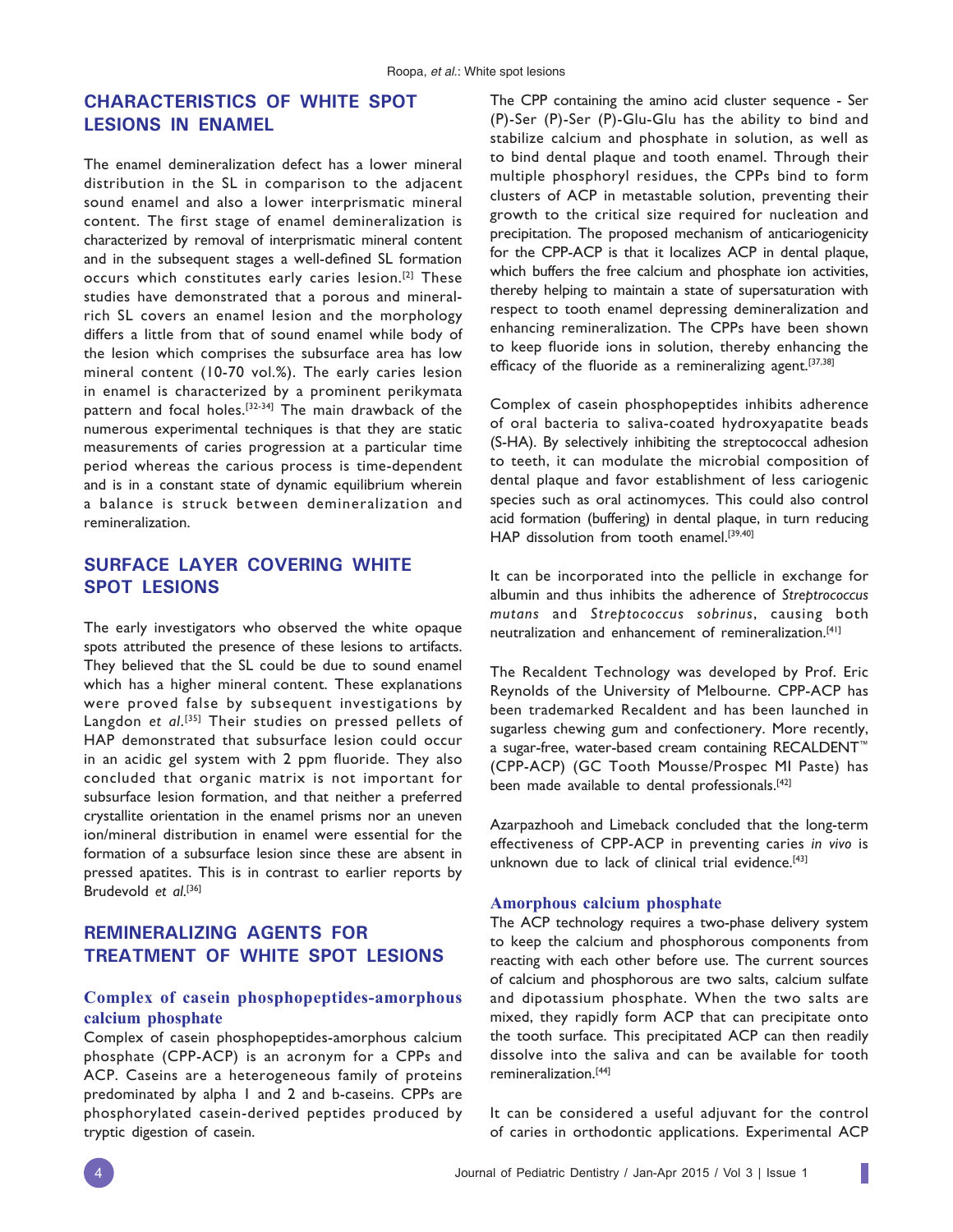composite has shown to efficiently establish mineral ion transfer throughout the body of the lesion and restore the mineral lost due to acid attack.[45]

The ACP technology was developed by Dr. Ming S. Tung. In 1999, ACP was incorporated into toothpaste called *Enamelon* and later reintroduced in 2004 in *Enamel Care*  toothpaste by Church and Dwight. It is also available as Discus Dental's Nite White Bleaching Gel and Premier Dental's Enamel Pro Polishing Paste. It is also used in the Aegis product line, such as Aegis Pit and Fissure Sealant, produced by Bosworth.[46]

#### **Sodium calciumphosphosilicate (bioactive glass)**

When bioactive glass comes in contact with saliva, it rapidly releases sodium, calcium, and phosphorous ions into the saliva that are available for remineralization of the tooth surface. The ions released form hydroxycarbonate apatite (HCA) directly. They also attach to the tooth surface and continue to release ions and remineralize the tooth surface after the initial application. These particles have been shown to release ions and transform into HCA for up to 2 weeks. Ultimately, these particles will completely transform into HCA.<sup>[47]</sup>

Novamin adheres to exposed dentin surface and forms a mineralized layer that is mechanically strong and resistant to acid. There is a continuous release of calcium over time, which maintains the protective effects on dentin.<sup>[48]</sup>

The *NovaMin Technology* was developed by Dr. Len Litkowski and Dr. Gary Hack. Currently, available products in the market are NovaMin: SootheRx, DenShield, NuCare-Root Conditioner with NovaMin, NuCare-Prophylaxis Paste with NovaMin, and Oravive.<sup>[49,50]</sup>

#### **Calcium carbonate carrier-SensiStat**

The SensiStat technology is made of arginine bicarbonate, an amino acid complex, and particles of calcium carbonate, a common abrasive in toothpaste. The arginine complex is responsible for adhering the calcium carbonate particles to the dentin or enamel surface and allows the calcium carbonate to dissolve slowly and release calcium that is then available to remineralize the tooth surface.<sup>[51]</sup>

The SensiStat Technology was developed by Dr. Israel Kleinberg of New York. The technology was first incorporated into Ortek's Proclude desensitizing prophy paste and later in Denclude.<sup>[52]</sup>

#### **Xylitol carrier**

The use of chewing gum carrying xylitol increases salivary flow rate and enhances the protective properties of saliva. This is because the concentration of bicarbonate and phosphate is higher in stimulated saliva, and the resultant increase in plaque pH and salivary buffering capacity prevents the demineralization of tooth structure. Moreover, the higher concentration of calcium, phosphate, and hydroxyl ions in such saliva also enhances remineralization.<sup>[53]</sup>

Miake *et al*. observed that xylitol can induce remineralization of deeper layers of demineralized enamel by facilitating  $Ca^{2+}$  movement and accessibility.<sup>[54]</sup>

#### **Nano-hydroxyapatite**

A study was done to determine the effect of nano-HAP concentrations on initial enamel lesions under dynamic pH-cycling conditions. It was concluded that nano-HAP had the potential to remineralize initial enamel lesions. A concentration of 10% nano-HAP may be optimal for remineralization of early enamel caries.[55]

#### **The trimetaphosphate ion**

The potential mode of action of trimetaphosphate ion (TMP) is likely to involve in adsorption of the agent to the enamel surface, causing a barrier coating that is effective in preventing or retarding reactions of the crystal surface with its fluid environment, and hence reducing demineralization during acid challenge.<sup>[56]</sup>

Gu *et al*. highlighted the role of sodium TMP as a templating analog of dentin matrix phosphoproteins for inducing intrafibrillar remineralization of apatite nanocrystals within the collagen matrix of incompletely resin infiltrated dentin.<sup>[57]</sup>

### **Alpha-tricalcium phosphate**

It is used in products such as Cerasorb, Bio-Resorb, and Biovision. Tricalcium phosphate (TCP) has also been considered as one possible means for enhancing the levels of calcium in plaque and saliva. Some small effects on free calcium and phosphate levels in plaque fluid and in saliva have been found when an experimental gum with 2.5% alpha-TCP by weight was chewed, when compared to a control gum without added TCP.[58]

#### **Dicalcium phosphate dihydrate**

Inclusion of dicalcium phosphate dehydrate (DCPD) in a dentifrice increases the levels of free calcium ions in plaque fluid, and these remain elevated for up to 12 h after brushing, when compared to conventional silica dentifrices.<sup>[59]</sup>

Calcium from DCPD was incorporated into enamel and detected in plaque 18 h post-treatment after brushing with a DCPD dentifrice which fosters improved remineralization of teeth in combination with fluoride.<sup>[60]</sup>

The reaction of DCPD and fluoride forming fluorapatite may provide a potentially promising treatment for remineralization of caries lesions *in vivo*. [61]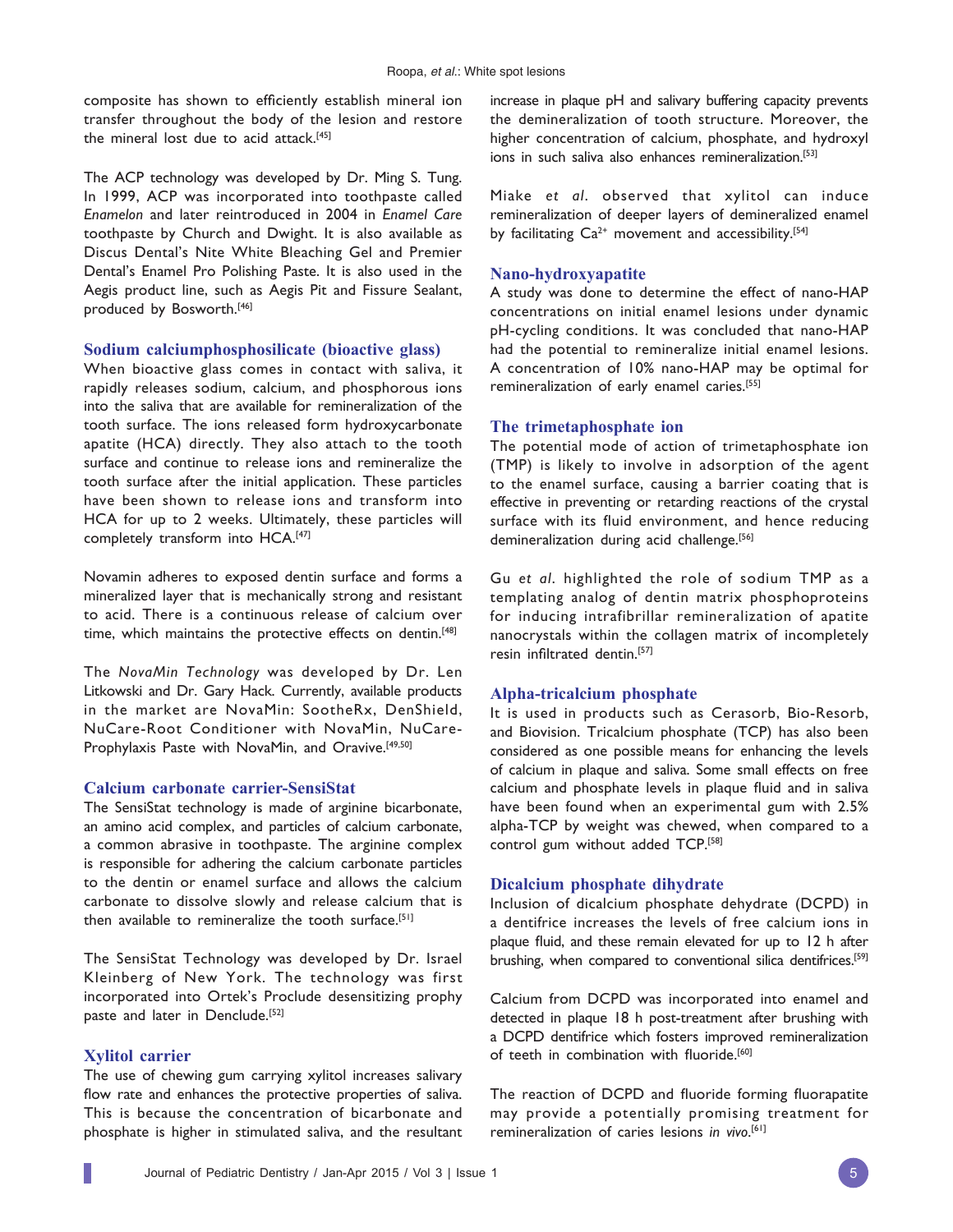## **CONCLUSION**

The dynamic balance between demineralization and remineralization determines the progression of white spot lesion. The diagnostic armamentarium includes novel technologies and non-invasive techniques like fiber-optic transillumination and electrical resistance methods which are very useful in detecting posterior approximal dentinal caries and occlusal caries. Radiographs and direct digital imaging are still important tools in estimation of caries. A clear understanding of the mechanism of subsurface lesion formation and progression, possibilities, and limitations of newer methods and their clinical applications need to be recognized by the dentist to direct preventive strategies to the high caries risk individuals. The emphasis currently is being given to new technologies for enamel remineralization which suggest the changes in the understanding of dental caries. Recent investigations have primarily focused on various calcium phosphate-based technologies which are designed to supplement and enhance fluoride's ability to restore tooth mineral.

## **REFERENCES**

- 1. Toumba DC. Diagnosis and prevention of dental caries. In: Welbury R, Duggal MS, Hosey MT, editors. Paediatric Dentistry. 3rd ed. UK: Oxford Univ Press; 2005. p. 109.
- 2. Arends J, Christoffersen J. The nature of early caries lesions in enamel. J Dent Res 1986;65:2-11.
- 3. Ashley PF, Blinkhorn AS, Davies RM. Occlusal caries diagnosis: An *in vitro* histological validation of the Electronic Caries Monitor (ECM) and other methods. J Dent 1998;26:83-8.
- 4. Koulourides T, Feagin F, Pigman W. Remineralization of dental enamel by saliva *in vitro*. Ann N Y Acad Sci 1965;131:751-7.
- 5. Schweizer-Hirt CM, Schait A, Schmid R, Imfeld T, Lutz F, Mühlemann HR. Erosion and abrasion of the dental enamel. Experimental study. SSO Schweiz Monatsschr Zahnheilkd 1978;88:497-529.
- 6. Thylstrup A, Fredebo L. A method for studying surface coatings and the underlying features in SEM. In: Frank RM, Leach SA, editors. Surface and Colloid Phenomena in the Oral Cavity. Oxford: IRL Press; 1982. p. 169-84.
- 7. Featherstone JD. The continuum of dental caries evidence for a dynamic disease process. J Dent Res 2004;83 Spec No C:C39-42.
- 8. Zero DT. Dental caries process. Dent Clin North Am 1999;43:635-64.
- 9. Fejerskov O. Concepts of dental caries and their consequences for understanding the disease. Community Dent Oral Epidemiol 1997;25:5-12.
- 10. Walsh LJ. Preventive dentistry for the general dental practitioner. Aust Dent J 2000;45:76-82.
- 11. Featherstone JD. The science and practice of caries prevention. J Am Dent Assoc 2000;131:887-99.
- 12. Silverstone LM, Hicks MJ, Featherstone MJ. Dynamic factors affecting lesion initiation and progression in human dental enamel. II. Surface morphology of sound enamel and carieslike lesions of enamel. Quintessence Int 1988;19:773-85.
- 13. Silverstone LM, Hicks MJ, Featherstone MJ. Dynamic factors affecting lesion initiation and progression in human dental enamel. Part I. The dynamic nature of enamel caries. Quintessence Int 1988;19:683-711.
- 14. Hicks J, Garcia-Godoy F, Flaitz C. Biological factors in dental caries: Role of saliva and dental plaque in the dynamic process of demineralization and remineralization (part 1). J Clin Pediatr Dent 2003;28:47-52.
- 15. Wenzel A, Verdonschot EH, Truin GJ, König KG. Accuracy of visual inspection, fiber-optic transillumination, and various radiographic image

modalities for the detection of occlusal caries in extracted non-cavitated teeth. J Dent Res 1992;71:1934-7.

- 16. Ferreira RI, Haiter-Neto F, Tabchoury CP, de Paiva GA, Bóscolo FN. Assessment of enamel demineralization using conventional, digital, and digitized radiography. Braz Oral Res 2006;20:114-9.
- 17. Hintze H, Wenzel A, Jones C. In vitro comparison of D-and E-speed film radiography, RVG, and visualix digital radiography for the detection of enamel approximal and dentinal occlusal caries lesions. Caries Res 1994;28:363-7.
- 18. Yassin OM. *In vitro* studies of the effect of a dental explorer on the formation of an artificial carious lesion. ASDC J Dent Child 1995;62:111-7.
- 19. Pretty IA. Caries detection and diagnosis: Novel technologies. J Dent 2006;34:727-39.
- 20. Yang J, Dutra V. Utility of radiology, laser fluorescence, and transillumination. Dent Clin North Am 2005;49:739-52, vi.
- 21. Feng Y, Yin W, Hu D, Zhang YP, Ellwood RP, Pretty IA. Assessment of autofluorescence to detect the remineralization capabilities of sodium fluoride, monofluorophosphate and non-fluoride dentifrices. A single-blind cluster randomized trial. Caries Res 2007;41:358-64.
- 22. Rousseau C, Poland S, Girkin JM, Hall AF, Whitters CJ. Development of fibre-optic confocal microscopy for detection and diagnosis of dental caries. Caries Res 2007;41:245-51.
- 23. Ko AC, Choo-Smith LP, Hewko M, Leonardi L, Sowa MG, Dong CC, *et al.* Ex vivo detection and characterization of early dental caries by optical coherence tomography and Raman spectroscopy. J Biomed Opt 2005;10:031118.
- 24. Jones RS, Darling CL, Featherstone JD, Fried D. Remineralization of *in vitro* dental caries assessed with polarization-sensitive optical coherence tomography. J Biomed Opt 2006;11:014016.
- 25. Schneiderman A, Elbaum M, Shultz T, Keem S, Greenebaum M, Driller J. Assessment of dental caries with Digital Imaging Fiber-Optic TransIllumination (DIFOTI): *In vitro* study. Caries Res 1997;31:103-10.
- 26. Jeon RJ, Matvienko A, Mandelis A, Abrams SH, Amaechi BT, Kulkarni G. Detection of interproximal demineralized lesions on human teeth *in vitro* using frequency-domain infrared photothermal radiometry and modulated luminescence. J Biomed Opt 2007;12:034028.
- 27. Anttonen V, Seppä L, Hausen H. Clinical study of the use of the laser fluorescence device DIAGNOdent for detection of occlusal caries in children. Caries Res 2003;37:17-23.
- 28. Young DA, Featherstone JD. Digital imaging fiber-optic trans-illumination, F-speed radiographic film and depth of approximal lesions. J Am Dent Assoc 2005;136:1682-7.
- 29. Gimenez T, Braga MM, Raggio DP, Deery C, Ricketts DN, Mendes FM. Fluorescence-based methods for detecting caries lesions: Systematic review, meta-analysis and sources of heterogeneity. PLoS One 2013;8:e60421.
- 30. Gomez J, Tellez M, Pretty IA, Ellwood RP, Ismail AI. Non-cavitated carious lesions detection methods: A systematic review. Community Dent Oral Epidemiol 2013;41:54-66.
- 31. Twetman S, Axelsson S, Dahlén G, Espelid I, Mejàre I, Norlund A, *et al.* Adjunct methods for caries detection: A systematic review of literature. Acta Odontol Scand 2013;71:388-97.
- 32. Arends J, Jongebloed WL, Schuthof J. The ultrastructure of surface enamel in relation to de-and remineralization. In: Leach SA, Edgar WM, editors. Demineralization and Remineralization of the Teeth. Oxford: IRL Press; 1983. p. 155-64.
- 33. Haikel Y, Frank RM, Voegel JC. Scanning electron microscopy of the human enamel surface layer of incipient carious lesions. Caries Res 1983;17:1-13.
- 34. Thylstrup A, Featherstone JD, Fredebo L. Surface morphology and dynamics of early enamel caries development. In: Leach SA, Edgar WM, editors. Demineralization and Remineralization of Teeth. Oxford: IRL Press; 1983. p. 165-84.
- 35. Langdon DJ, Elliott JC, Fearnhead RW. Microradiographic observation of acidic subsurface decalcification in synthetic apatite aggregates. Caries Res 1980;14:359-66.